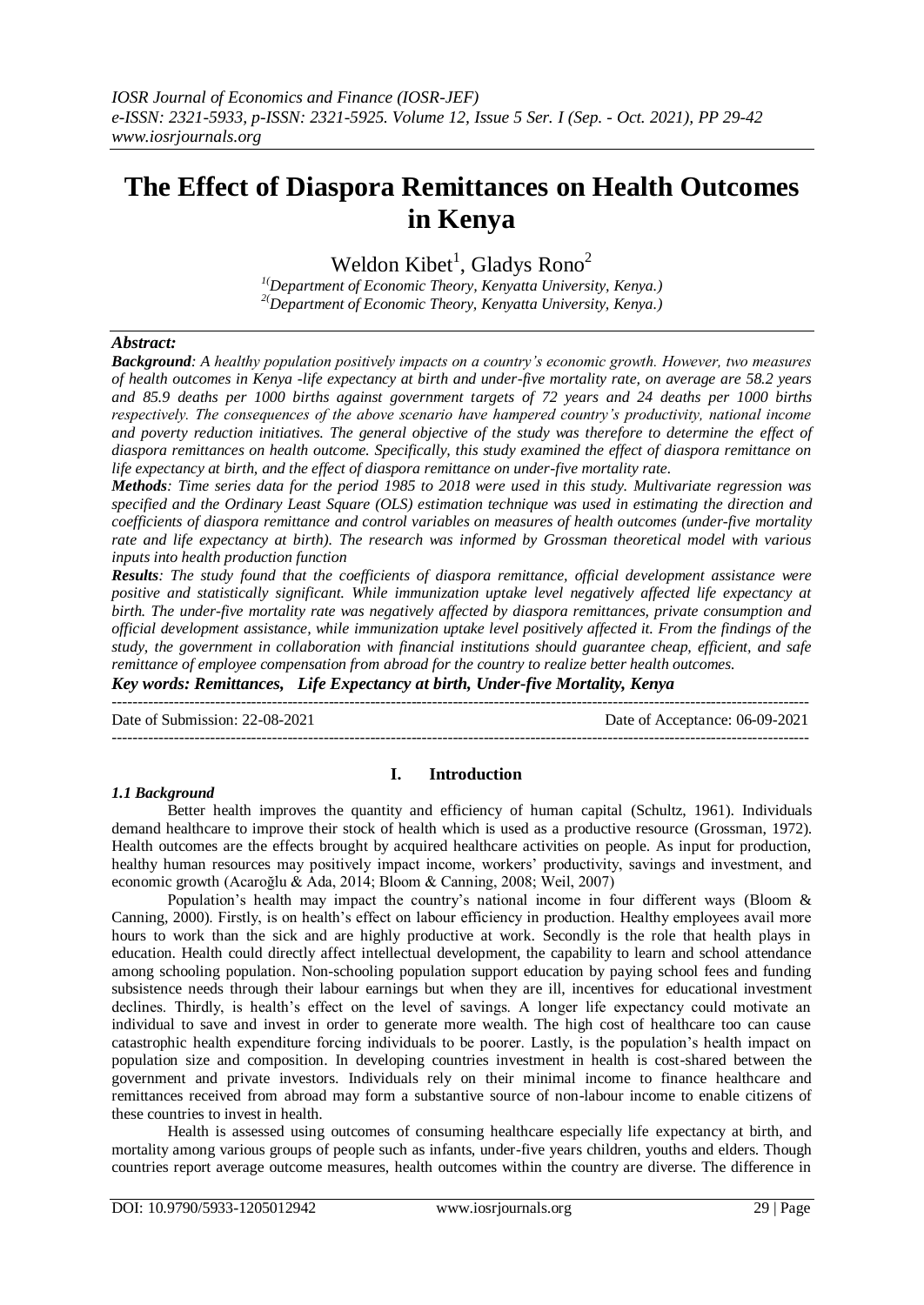health outcomes within a country is brought by skewed public health expenditure across rural/urban, sex, education levels and occupation. Kenya has not attained her long term target as outlined in Vision 2030 as shown in table 1.1.

| <b>Health Indicators</b>                               | 1985-2018 Average | 2030 Target |
|--------------------------------------------------------|-------------------|-------------|
| Life expectancy at birth (years)                       | 58.2              |             |
| Under 5 mortality rate (for every one thousand births) | 85.9              | 24          |
| Infant mortality rate (for every one thousand births)  |                   | 30          |
|                                                        |                   |             |

**Table 1. 1 Kenya health progress indicators**

*Data Source: World Development Indicators 2019 and Kenya Health Policy 2012.*

Table 1.1 shows the comparison between the target level of life expectancy at birth, under-five mortality rate and infant mortality rate by 2030 and the respective average between 1985 and 2018. As depicted in Table 1.1, mean of life expectancy at birth falls below the target value by 13.8 years. Both the averages of under-five and infant mortality rates are above the target figure by 61.9 and 25 deaths per 1000 births respectively.

The impact brought by migration is gaining attention in various fields of research, especially the benefits of migration to the countries of origin. Over 251 million individuals are living abroad. These constitutes approximately 3 per-cent of the world populace by 2015 (The World Bank, 2020). Although the numbers have been rising over time the percentages have been consistently constant at just above 3 per-cent of the world populace. Leading destinations are nations within the Organization for Economic Cooperation and Development (OECD) and the Gulf. Migration between developing countries according to 2013 estimates was the highest at 38 per cent while between developing and developed countries was 34 per cent.

Worldwide remittances flows were estimated to have exceeded USD six hundred and one billion during the year 2015. Out of this figure, about USD 441 billion was sent to third world nations, which is about thrice the sum of Official Development Assistance (ODA). The actual amount of remittances, which includes unrecorded transfers via official and unofficial avenues, is thought to be considerably higher (The World Bank, 2020). The figure could be much higher had the cost of remitting be lower. In the third quarter of 2015, for instance, amounts spent to remit on average was 8 per cent – way higher than the three per cent goal established by Sustainable Development Goals (SDGs) (The World Bank, 2020). As such the remittances inflow forms the significant source of funds for household needs, which could better living standards in the third world. The remittances received to Sub- Saharan Africa on average were USD 30.56 billion from 2006 to 2015. The main recipient was Nigeria in 2015 with USD 20.8 billion (The World Bank, 2020).

Remittances to Kenya have increased consistently with an average of USD 965.4 million for the period 2006-2015 (The World Bank, 2020). The rise in remittances received is attributed to not only on accurate measurement of remittances received but also rising number of Kenyans living abroad. In 2013, the stock of emigrants was 1.1 % of the total population with the majority moving to OECD countries.

#### *1.1.1 Diaspora Remittances Inflows to Kenya*

Diaspora remittances to Kenya have been on a rise in the period 1985 to 2019. In 2019 remittances received from abroad stood at USD 2.54 billion second to ODA which was USD 3.25 billion while FDI was USD 1.3 billion. The figures were higher than in 2006 when remittances received were USD 570 million (The World Bank, 2020). The average remittances inflow over the same period was USD 535.184 million. The rise was attributed to factors including improved information and communication technologies giving rise to mobilebased money transfers systems, Kenya government engaging diaspora views in development agenda and increased emigration from the country (Ocharo, 2014). Figure 1.1 demonstrates the pattern of the diaspora remittances received from abroad to Kenya beginning1985 until 2017.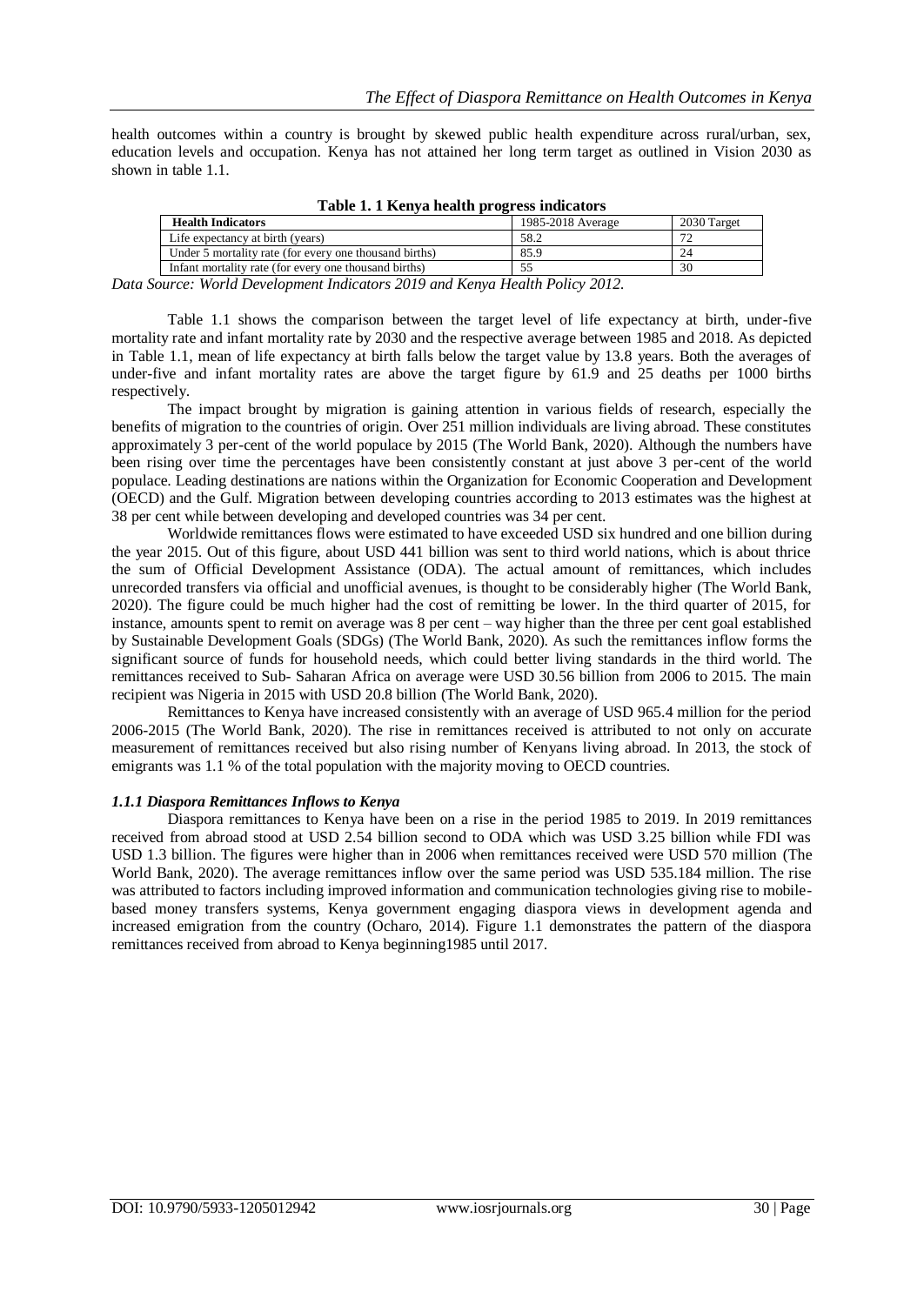

**Figure 1. 1 Diaspora Remittances inflow in Kenya (1985-2017)**

## *Data Source: World Development Indicators 2019*

The considerable increase in diaspora remittances to Kenya from 1996 to 1999 is attributed to rising numbers of migrants to Gulf council countries in the early 1990s for opportunities in semi-skill and low-skill jobs and intensified migration to western countries in search for high skill work (Malit & Youha, 2016).

The temporary drop in diaspora remittances to the country in 2009 can be linked to the wordwide financial meltdown (Mwega, 2009). Increases in the rate of transmittals inflow into Kenya from 2010 is accounted for by the adoption of the new constitution which allowed dual citizenship, a passionate move by the Kenyan Government to engage her citizens living abroad in the country's economic development (Ocharo, 2014) and lastly, reduced cost of sending remittances to the country. Kenyans used 9.8% of diaspora remittance on health amounting to about USD 150 million, education and foods recorded 29.4% and 22.8% respectively (Kenya National Bureau of Statistics, 2018). Figure 1.2 depicts the usage of diaspora remittances in Kenya in 2013.



**Figure 1. 2 Usage of Diaspora Remittances** *Source: Kenya National Bureau of Statistics (KNBS), 2018.*

# *1.1.2 Health Outcomes in Kenya*

Kenya health sector developed the Kenya Health Policy (KHP) in 2012, a framework to guide the attainment of long term health outcomes targets as set by the government on health as outlined by the Vision 2030 and the 2010 constitution. The policy's key measures of health outcomes are Adult deaths for every one thousand, Life expectancy at birth, Neonatal deaths per 1,000 live births, Maternal deaths per 100,000 live births, Under-five deaths per 1,000, Youth and Adolescent death per 1,000, Elderly deaths per 1,000 and years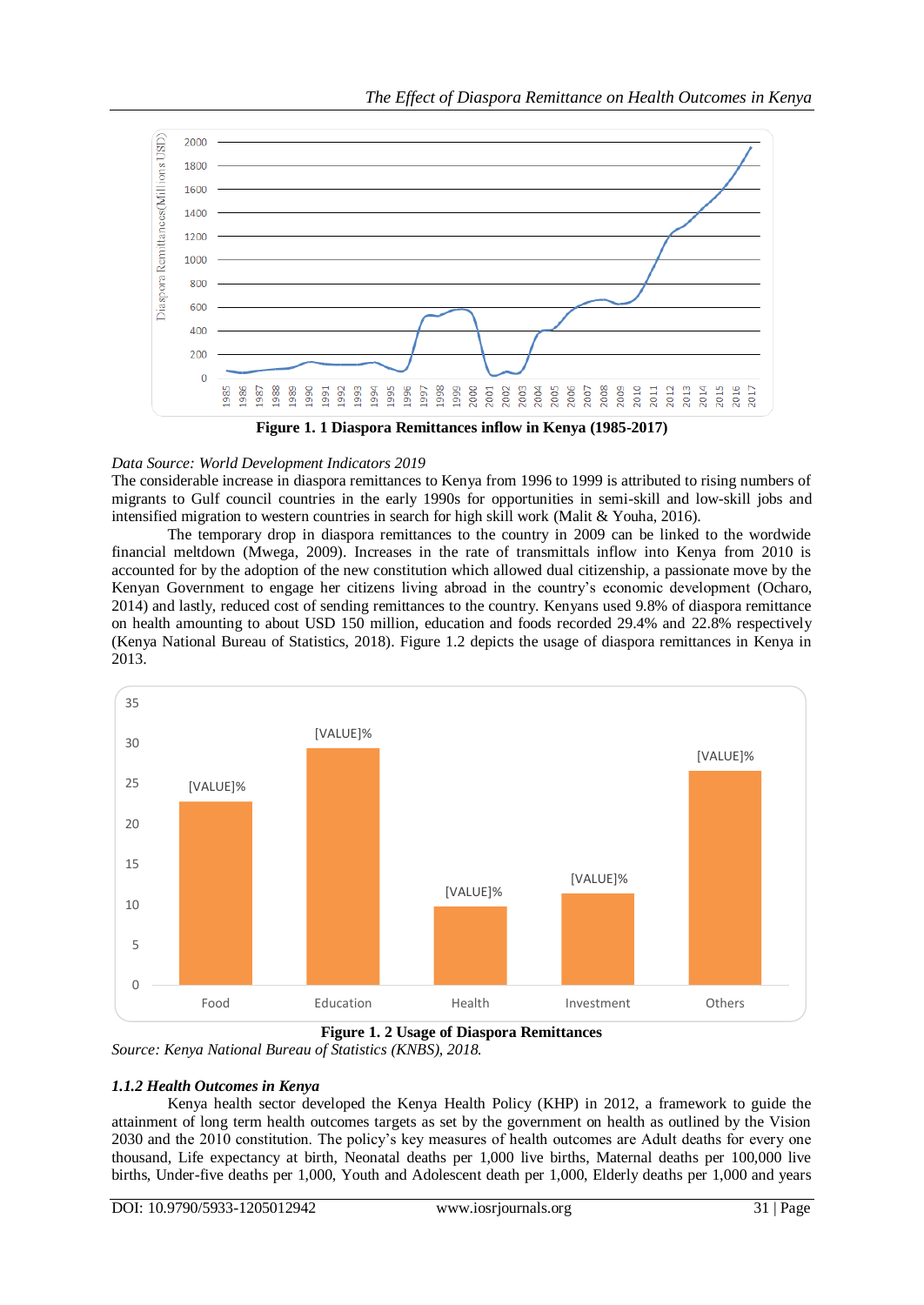lived with disabilities (The Republic of Kenya, 2012). Previous studies on health outcomes in Kenya employed Life expectancy at birth, under-five mortality or infant mortality (Kyalo, Korir, & Wainaina, 2013; Murunga, Mogeni, & Kimolo, 2019) because the availability of data over a long period, hence this study will use underfive mortality and life expectancy at birth as health outcomes variables.

Kenya's health outcomes indicators have shown improved results. In 2017, life expectancy at birth was 67.3 years up from 51.8 years in 2000 when it was at its all-time low and an average of 58 years recorded over the period 1985-2017 (World Health Organization, 2018). The improvement is attributed to a substantial increase in government expenditure on poverty alleviation programs. Figure 1.3 displays the trend of life expectancy at birth from 1985 to 2017.



**Figure 1. 3 Trend of life expectancy at birth in Kenya (1985-2017)**

#### *Data Source: World Development Indicators 2019*

Life expectancy at birth was 59.1 years in 1985 and 51.8 years in 2000. The decline can be attributed to HIV/AIDS and malaria which were killer diseases during those periods. HIV/AIDS was first reported in the country in 1984 and the spread after was epidemic since no control was enforced. HIV/AIDS has negative effects on the health of the population through reducing the stream of family income due to reduced working hours, high rate of absenteeism and high costs of burials (Kimalu, Mburu, and Mwabu, 2013). The disease was declared a national disaster in 1999, signalling a first major step taken to counter its ever-rising prevalence.

Additionally, the decline in life expectancy at birth between 1985 and 2000 can also be attributed to the introduction of cost-sharing in health care provision in 1987 due to scarcity of resources. Since then the user fee has grown considerably with an average out-of-pocket health expenditure in Kenya for the period 2000-2016 being 36.5 per cent of current health expenditure. The existences of user fees in public health provision are known to limit accessibility to healthcare services and leads to inequity in its provision (Anangwe, 2008). The cost-sharing policy was moderated in 2002 by introducing a system of waivers and exemptions to address the challenge of affordability amongst the vulnerable. The initial beneficiaries of this system were children under five years, the mentally handicapped, patients attending family planning and AIDS. Therefore, life expectancy at birth improve after 2002.

Another measure of health outcome, Under-five mortality has portrayed the same trend as life expectancy at birth. It worsens in the period 1985-1996 before improving thereafter until 2017 although it is yet to reach the Vision 2030 target of 24 per 1000 births as shown in figure 1.4.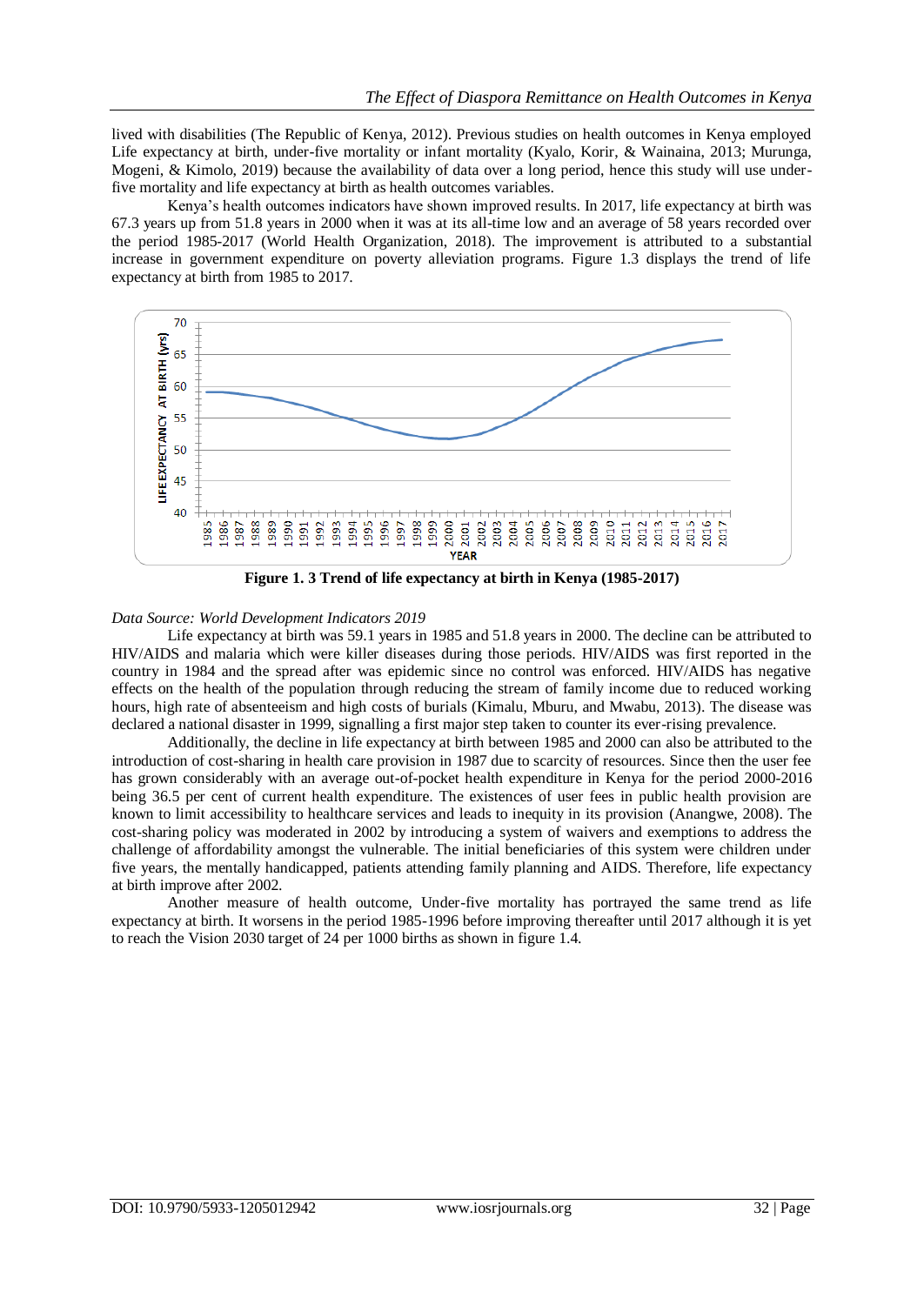

**Figure 1. 4 Trend of Under-five Mortality in Kenya (1985-2017)**

#### *Data Source: World Development Indicators 2019*

At it worse, under-five mortality rate was 118.5 deaths per 1000 live births in 1995. This indicate that one in every nine children succumb before his or her fifth birthday. However, the trend start to decline from 1996 and is fortified to reach vision 2030 target of 24 in every one thousand live births.

Improvements in under-five mortality rate in Kenya from 1996 could be partially attributed to advancement in country's health system functioning. The core of health system comprising of payments for health services, staff, structures and supplies, health information systems, provision of services and governance are important inputs in achieving better health outcomes. Shortfall in any of the above building blocks can cause negative health outcomes for children (Keasts E.C, Macharia W, Singh N.S, *et. al*. 2018). Even though underfive mortality rate have not reached its vision 2030 target, the ensuing trends postulate that with the current understanding of health system inputs and their impacts during formulation of policies and strategies, the country is in the course of realizing the objectives.

#### *1.1.3 Kenya's Health Outcomes and Diaspora Remittances*

Remittances from abroad to Kenya have grown considerably over time and have formed a better percentage of receiving households' income. For the period 1985-1996, the remittances received was almost constant due to few numbers of Kenyans working abroad. During this period the health outcomes indicators were showing a worsening trend. The link between diaspora remittances and health outcomes can be shown in figure 1.5.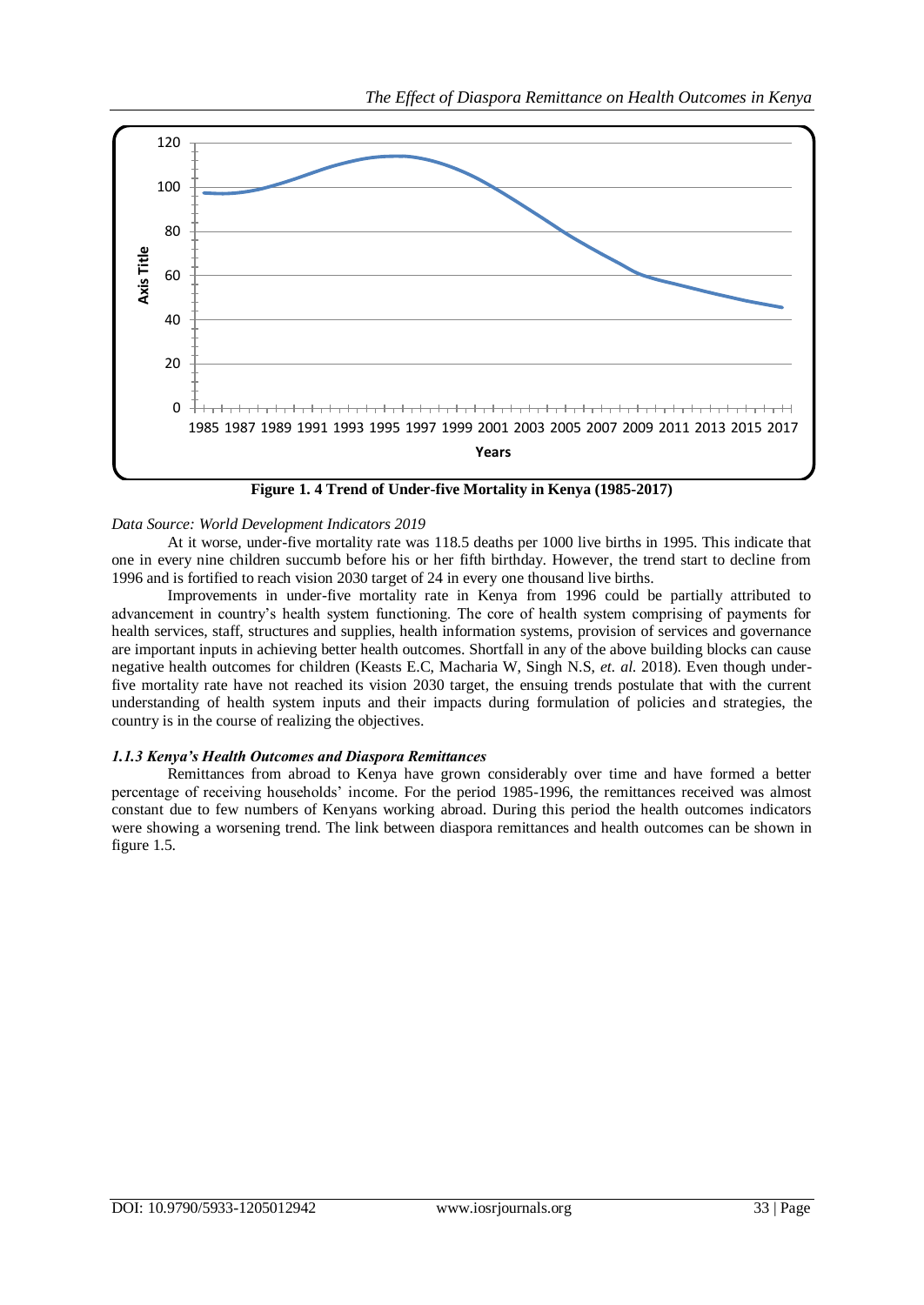

**Figure 1. 5 The Link between Diaspora Remittances and Health Outcomes**

#### *Data Source: World Development Indicators 2019*

From 1996 to 1999 personal remittances from abroad rose sharply and health outcome indicators showed initial improvement since 1985. For period 2001-2017 remittances, life expectancy and under-five mortality were on improving trends. This could be attributed to the use of remittances by the household to boost health expenditure in the country. The portion of remittances received channelled to the health sector have been increasing over time. Diaspora remittances have been documented in the literature to positively impact health outcomes in different periods and settings and Kenya is no different (Hildebrandt & McKenzie, 2005; Lu, 2013; Ponce et. al. 2011)

#### *1.2 Statement of the Problem*

A healthy population positively impacts on a country's economic growth. An improvement in health status of the population which leads to a longer projected lifespan during birth and lesser under-five mortality rate is very important since it determines the level of productivity of the labour hence national income as well as poverty reduction. The improvement in both productivity and income in the economy will better the tax revenue to the Government of Kenya therefore enabling more public service deliveries.

For the period 1985-2017, life expectancy at birth first worsened from 59.082 to 51.751 years between1985 and 2000 respectively, before improving to 67.2971 years in 2017. In the same period, under-five mortality firstly deteriorated from 97.4 deaths in every one thousand live births in 1985 to 114 deaths per 1000 live births during 1996 before hitting a low of 45.6 deaths for every one thousand live births during 2017. Life expectancy and under-five mortality have shown improved results with an average of 58.2 years and 85.9 deaths in every one thousand live births respectively between 1985 and 2017. Despite the effort made by both the government and non-government organizations which including increasing health expenditure, hospital centres, vaccination, cost sharing in health sector and improved health insurance coverage, the life expectancy at birth and under-five mortality is still below the of 72 year and 24 deaths per 1000 births respectively in the vision 2030. Diaspora remittance, a secondary income, when used in financing health spending could result in positive health outcomes in Kenya.

The studies on how diaspora remittances affect health outcomes has given mixed findings. Kanaiaupuni and Donato (1999) found that in the long run, remittances significantly reduce infant mortality risks in Mexico; Hildebrandt and McKenzie(2005) found that international transfers significantly better the health outcomes within Mexico; Thoumi(2016) found that remittances have a significant connection to the reduction in infant mortality rate and under-five mortality rate. Although Ponce, Olivie and Onofa (2011) did not find any long term significant association between diaspora transmittals and child health outcomes within Ecuador they found international remittances to significant effects on medicine expenditure when illness befell. This study distinguished itself from the mentioned studies by focusing in Kenya, using time series data and controlling for current health expenditure, official development assistance, private consumption, and immunization uptake levels. This study therefore, examined how diaspora remittances affect health outcomes in Kenya.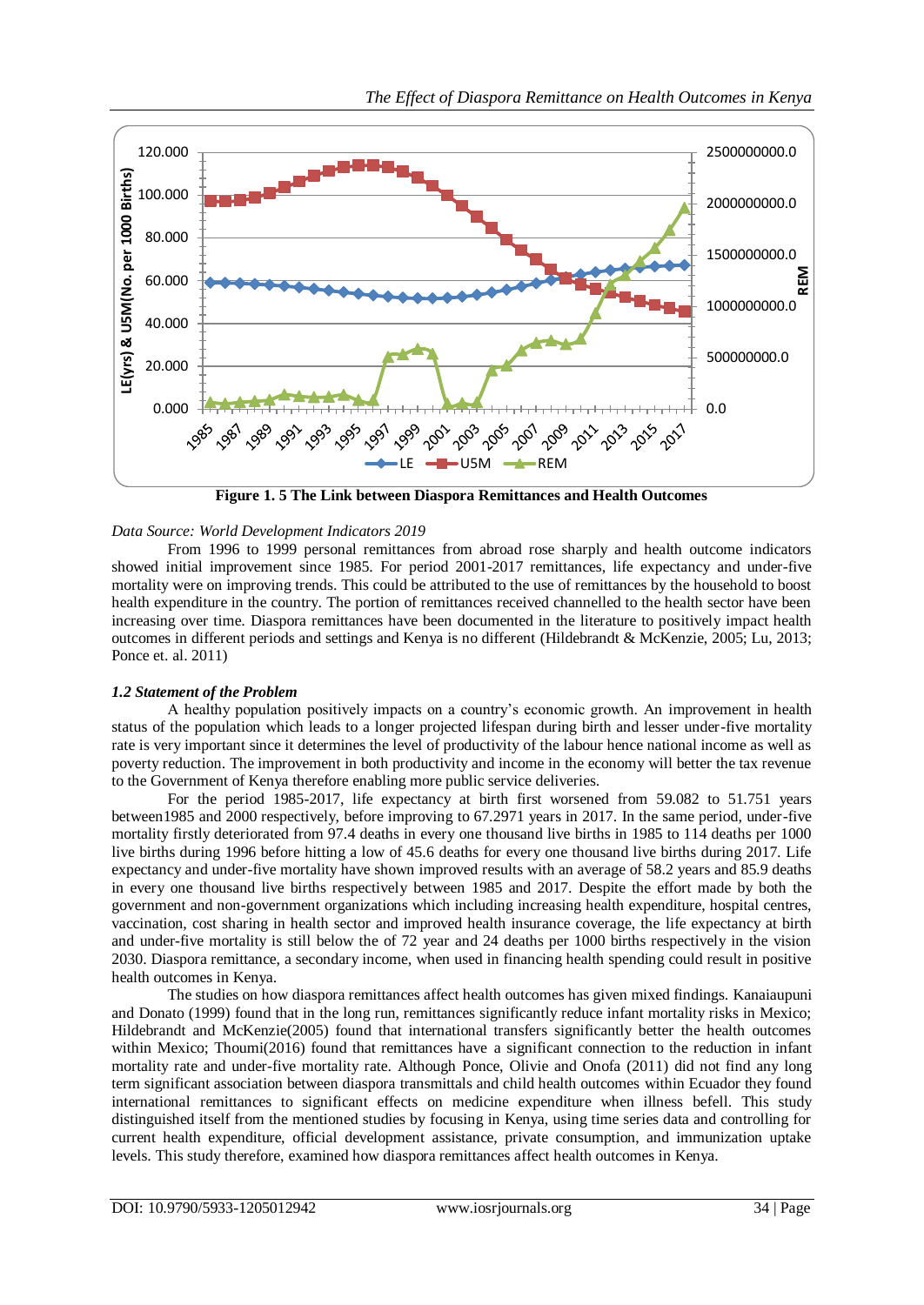### **II. Selected Empirical Literature Review**

McKenzie and Hilderrandt (2005) examine the effect of world-wide migration on health outcomes of children in rural Mexico while relying on a nationwide characteristic demographic review data conducted in 1997. Historic migration networks were adopted as tools for present household migration to the US for correcting the likely endogeneity and employed two-stage-least square (2SLS) technique. Health outcomes were measured using infant mortality and birth weight. The control variables were age of the mother, duration in school, number of members in a family, the number of doctors for every one hundred thousand people, beds available for every one hundred thousand individuals, the number of nurses for every one hundred thousand people, Availability of hospital facilities for every one hundred thousand people, GDP per capita. The study showed that an infant born to families who have a migrant member is projected to be 3 to 4.5 percent less likely to succumb before their first birthday. Additionally, the study established that homes that have a migrant member elevates birth-weight by 364 g, and by 335 g upon inclusion of state-level controls. Moreover, the study found that preventive health care, like lactating and immunizations, is unlikely for children within migrant homes. The study also investigated the ways in which migration might impact health outcomes and established indications that migration increases knowledge on health besides the direct effect on prosperity through remittances. The study, however, focused on two countries hence limiting policy implication to Kenya and uses data collected in 1997 and therefore did not analyses the effect of migration on health outcomes over time. This study did not restrict the source of remittances and adopt time-series data to point out the effect of diaspora remittances on health outcomes over time.

In investigating the implication of diaspora remittances in health outcomes in Ecuador (Ponce et al., 2011), relied on the 2006 Living Standard Measurement Survey's (LSMS) data and instrumental-variables approach. The study found that transmittals affect expense on health and preventive issues (de-worming and vaccination) however remittances insignificantly impacts on long-run height-for-age (stunting) and weight-forage (underweight) z scores of children. Ponce et al. (2011) also found that remittances significantly affect expenses on medicine in the event of sickness implying that transfers serve preventive and emergency purposes. Besides the study established a significant positive relationship between remittances and health knowledge. This research furthered the study by Ponce et al. (2011) by looking at the effect of diaspora remittances on health outcomes in Kenya by using time-series data and employing OLS technique of estimation.

De and Ratha (2012) conduct a study on the developmental impact of international remittances on income, assets and human capital of recipient households in Sri Lanka. The study employed data from the Sri Lanka Integrated Survey 1999-2000 and Ordinary Least Square (OLS) technique was used. The study controlled for individual gender, individual age, the income of family, parents' educational level, the gender of the household's head and transfer earnings and used bias-corrected matching estimators to control for self-selection issues. The study found that total remittances earnings positively and significantly impacts on child health even after controlling for total income giving evidence that income may not be fungible between remittance and nonremittance income. The study argued that remittance income is targeted well and not as fungible like other transfer income avenues, as the remitters closely observe it. This study applauded the author's effort in demonstrating the usefulness of diaspora remittance in generating foreign currency. However, the study used cross-section data hence unable to analyze the behaviour of variables over time. This limit the establishment of the cause and effect and the time of the research is not guaranteed to be representative.

Lu (2013) examines the impact of household migration remittances on health in Indonesia. The study used longitudinal data from 1997 and 2000 waves of the Indonesia Family Life Survey and employed a fixedeffect regression model. The study found that grownups within immigrant homes were significantly less susceptible to become underweight unlike other counterparts within non-migrant homes. The improved nutritional status was restricted to people in households with labour migrants, highlighting the role of remittances in improving nutritional intake. The article illustrates the useful contribution of the remittances, in the health condition of family members. Improvement in transfers of remittances would help reduce the challenge of malnutrition in poor migrant-sending regions. The study lauds the author on focusing on the effect of remittances on health in a resource-constrained setting. Unlike the study by Lu (2013), the current study employed life expectancy at birth and under-five mortality as the measures of health outcomes.

Böhme et al. (2013) investigate the effect of migration on various dimensions of elderly health using the dataset drawn from the 2011 sampling frame of the National Labor Force Survey from Moldova. The study employed individual and household level variables and two-stage least square (2SLS) approach. The research established that migration positively affects body mass index (BMI), mobility and self-reported health but no effects were found on depression and cognitive capacity. The outcomes were associated with income effect that results in better nutrition and reallocating time usage among subsistence farming, leisure and sleep which may have further beneficial effects. The data used by the study were gathered at a specific time thus insufficient to determine the behaviour of health outcomes and remittances over some time.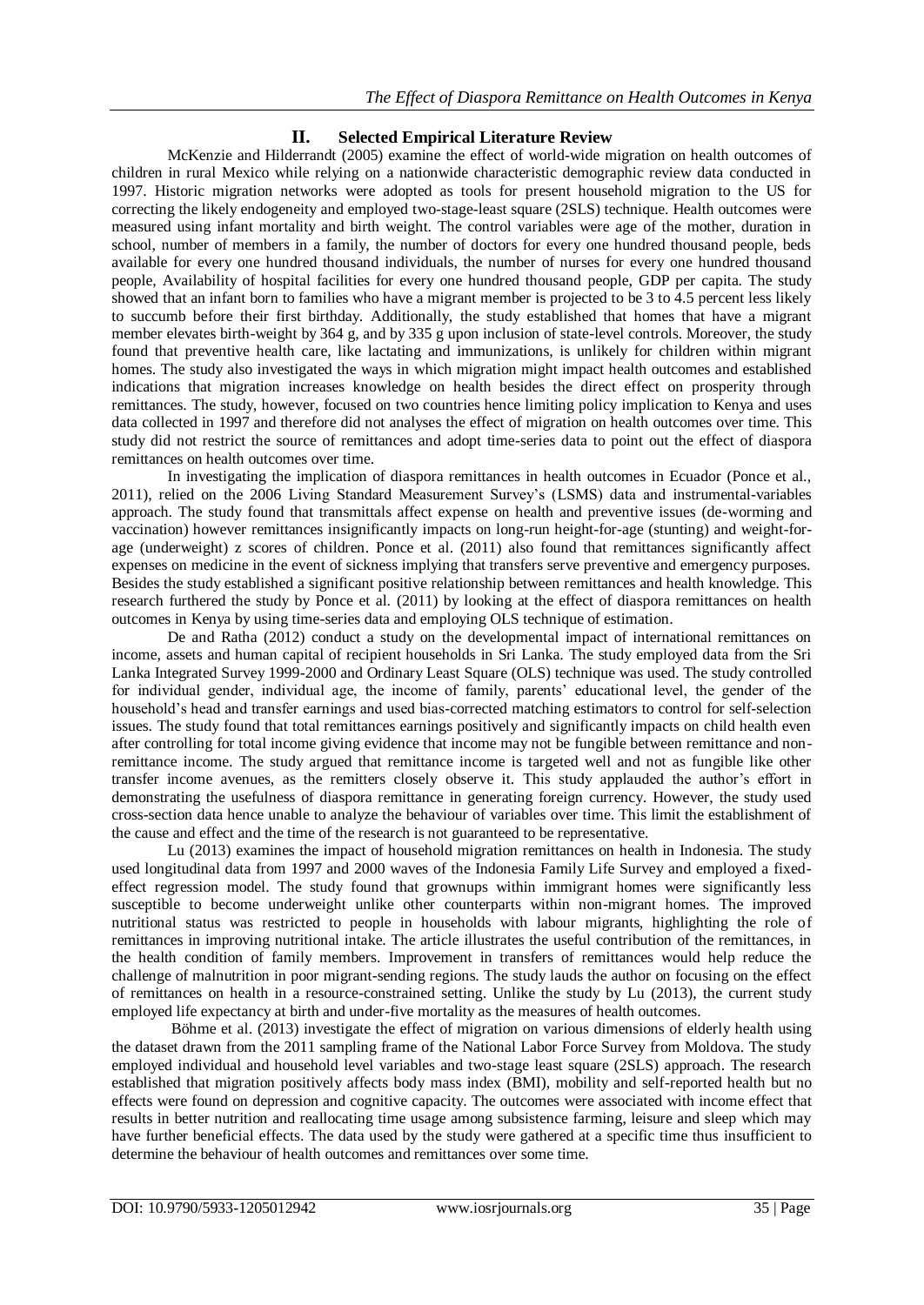Uzochukwu and Chukwunonso (2014) using data from World Bank's African Development Indicator, investigated the impact of international migrant remittances on health and education of sub-Saharan Africa countries. The study employed two-stage-least square (2SLS) technique in correcting endogeneity between variables. The study found that remittances impact positively and significantly on the health outcomes of selected countries. For every 10 per cent increase in remittances, health outcomes increase on the average by 1.2 per cent. Uzochukwu and Chukwunonso (2014), the results confirmed that transfers are a significant aspect in quickening enhancements in health outcomes within recipient third world nations after accounting for individual country heterogeneity. The study suggested to policymakers to develop a relevant inducement for migrants to remit, specifically policies touching on costs and avenues of remittances. The fact that the study was across many countries can limit the accuracy of the findings since different countries are faced with different socioeconomic situations. This study is specific to Kenya and thus informed the subject in a better way.

Thoumi (2016) conduct a study on the effect of remittances on population health for the period 1995- 2011. The study used data from over 200 countries sourced from world development indicator database and employed multivariate analysis and dynamic generalized method of moment (GMM) approach. The study established that there is no significant association between remittances and a decline in government health spending but have a positive correlation with the rate of infant mortality and under-five mortality rate. The study suggested the implementation of policy modifications in facilitating the movement of transfers, increased public health spending to upscale total health spending and the creation of alternative routes to increase household consumption. The generalized method of moments can lead to inaccurate findings especially with small samples, where the estimates yielded are outside the parameter space, hence unreliable. The study by Thiomi (2016) involved a shorter period and could therefore be faced with the small sample problem thus limiting the accuracy of the findings. This study used time-series data to establish a causal effect of diaspora remittance on health outcomes in Kenya.

Mang'eli, Mbuthia and Mwilaria (2016) investigated the effect of Diaspora remittances and human capital investment on Kenya's economic growth and to establish the causality between Diaspora remittances, human capital investment and economic growth in Kenya. The study used secondary annual time series data from the world development indicator spanning 1980-2013 and employed the ordinary least square (OLS) technique. The study acknowledges the findings that diaspora remittances and human capital investment granger cause economic growth meaning that the two variables have predictive power on the level of economic growth. The study suggested that the government should pursue policies that attract the inflow of remittances. The study used school enrolment as the measure of human capital which is a broad variable that entails health status among others. Unlike Mang'eli *et al.* (2016), this study examined how diaspora remittances affect health outcomes in Kenya.

#### **III. Methodology of the Study**

This research embraced a non-experimental time-series study design since it does not allow for manipulation. This research's methodology was tied to the Grossman Model. The model assumed that an individual is rational and aims at improving health status during the life cycle and that in the inter-temporal utility function, the lifespan as of a planning date is endogenously determined by the stock of health. When the stock of health is equal to its minimum level, death takes place. The typical consumer's inter-temporal utility function is given as;

$$
U = U(\phi_0 H_0, \phi_1 H_1, \phi_2 H_2 \dots \dots, \phi_n H_n, Z_0, Z_1, Z_2 \dots, Z_n)
$$

 $\qquad \qquad \text{)}$  (1) Where  $H_0$  represent inherited stock of health,  $H_i$  is the stock of health in the i<sup>th</sup> time period,  $\phi_i$  is the service flow per unit stock,  $h_i = \phi_i H_i$ , is the total consumption of "health services," and  $Z_i$  is the total consumption of another commodity in the i<sup>th</sup> period.

By definition, net investment in the stock of health equals gross investment minus depreciation:

$$
H_{i+1} - H_i = I_i - \mu_i H_i
$$

(2) Where is  $I_i$  is gross investment and  $\mu_i$  is the rate of depreciation during the i<sup>th</sup> period. The rates of depreciation are assumed to be exogenous, but they may vary with the age of the individual.

Consumer produces gross investments in health in the utility function according to a set of household production function:

$$
I_i = i_i(M_i, TH_i; E_i) \tag{3}
$$

In these equations,  $M_i$  is a vector of inputs purchased in the markets that contribute to gross investment in health,  $TH_i$  is time inputs and  $E_i$  is the stock of human capital exclusive of health capital. An individual optimization problem is to maximize inter-temporal utility subject to income and constraints in time. The first-order condition of the utility maximization gives a reduced form of health demand function and is stated as;

 $\qquad \qquad \text{)}$ 

Where  $H$  represent the measure of the individual health outcomes such as life expectancy and child mortality, and  $X$  are individual inputs to the health production function.

 $H_t = f(X_t)$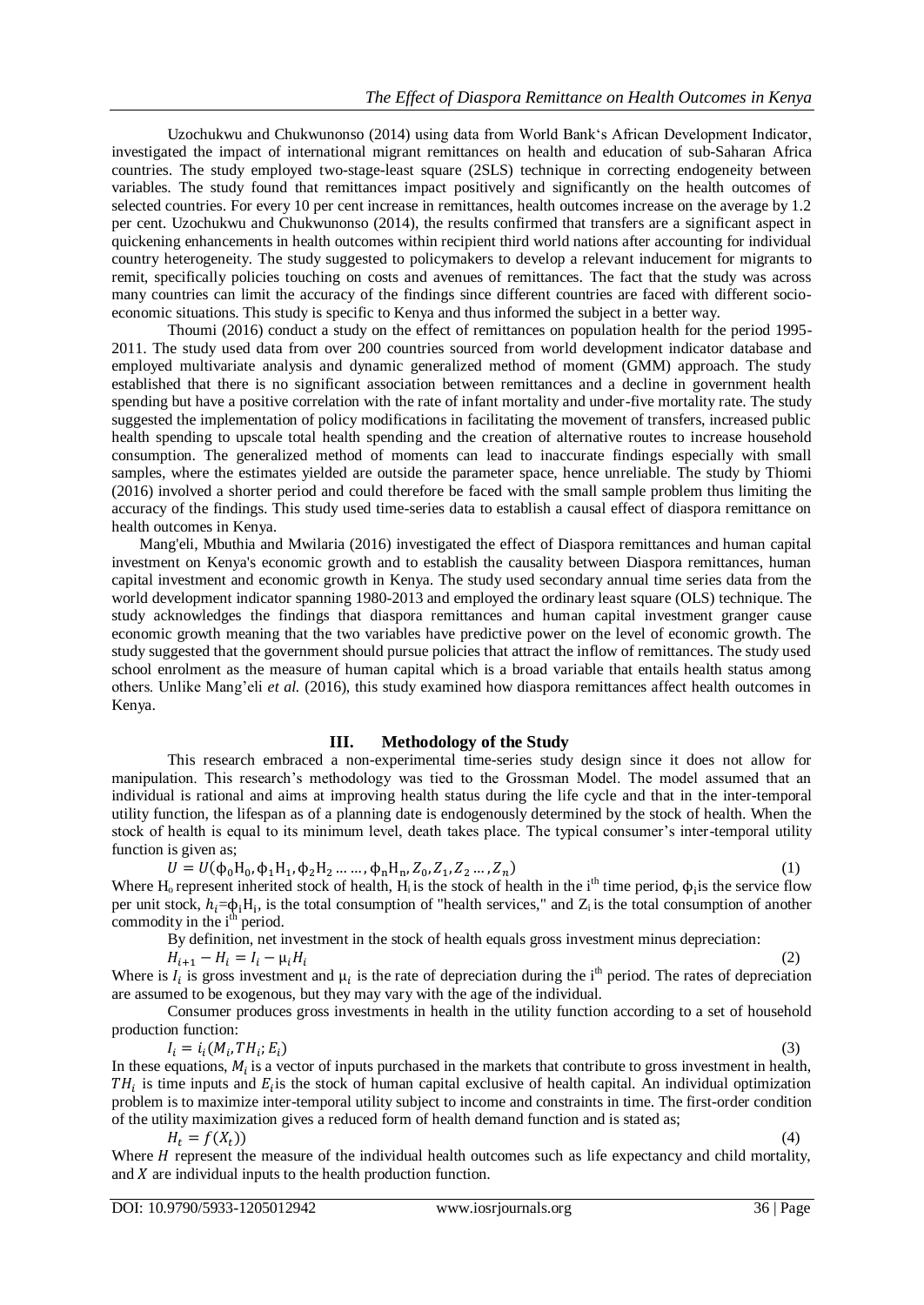#### *3.1 Econometric Model*

To achieve the effect of diaspora remittances on health outcomes, equations 3.5 and 3.6 was adopted to approximate how diaspora remittances affects health outcome in Kenya. The equations were adopted to the theoretical framework.

#### $ln U5MR_t = \beta_0 + \beta_1 ln Rem_t + \beta_2 lnCHE_t + \beta_3 lnODA_t + \beta_4 lnPC_t + \beta_5 lnD_t$ (5) (6)

 $lnLE_t = \alpha_0 + \alpha_1 ln Rem_t + \alpha_2 lnCHE_t + \alpha_3 lnODA_t + \alpha_4 lnPC_t + \alpha_5 lnIUL_t + \alpha_6 lnI$ Where  $ln U5MR$  and  $ln LE$  are natural logarithms of under-five mortality rate and life expectancy at birth respectively and  $t$  is the time period.  $lnRem$  is the natural logarithm of remittances received from abroad,  $InCHE$  denote natural logarithm of current health expenditure,  $InODA$  represent the natural logarithm of official development assistance,  $lnPC$  stands for the natural logarithm private consumption,  $lnIUL$  stands for the natural logarithm of immunization uptake level and  $lnLE_{t-1}$  denote lag of the natural logarithm of life expectancy.  $\mu$  and  $\rho$  are error terms that capture any omitted variables and  $\beta_i$  and  $\alpha_i$  are the parameter coefficients. *3.2 Estimation Procedure*

This study carried out an analysis on the correlation among the explanatory variables to examine the direction and extent of their associations. Working out on the size of correlations was convenient in finding the degree of multicollinearity. An association with a coefficient of correlation exceeding 0.8 point to the existence of severe multicollinearity (Gujarati, 2005).

The use non-stationary series invalidate the statistical inference obtained from a regression of timeseries data. To avoid the problem, this study conducted the stationarity test. Kwiatkowski Phillips Schmidt-Shin (KPSS) unit root test was used to ascertain the stationarity of the data. The KPSS test for unit root was employed because it is effectiveness in checking for stationarity in the presence of a deterministic trend. The KPSS test non-stationarity against the null hypothesis of stationarity while ADF test stationarity against the null hypothesis of non-stationarity in the model.

To determine the effect of remittances on health outcomes Ordinary Least Square (OLS) estimation technique was employed. The dependent variables were life expectancy at birth and under-five mortality rate, and diaspora remittances as the primary explanatory variable. Other explanatory variables are current health expenditure, private consumption expenditure, and official development assistance and immunization uptake level.

The post estimation tests to ascertain the viability of the regression results was conducted. The Breusch-Godfrey Langrage Multiplier and the Breusch-Pagan-Godfrey tests for serial autocorrelation of residuals and heteroskedasticity respectively were conducted. The Ramsey RESET and Jarque Bera testswere were used in determining whether the model was correctly specified and normality of the error terms respectively.

#### *4.1 Correlation Analysis*

#### **IV. Results, Interpretation and Discussion**

This study carried out an analysis on the correlation among the explanatory variables to examine the direction and extent of their associations. The outcomes for the correlation test were given in Table 4.1. The results showed that explanatory variables are not highly correlated hence there was no case of multicollinearity.

|            | Table 4. I Correlation Matrix |           |        |            |       |  |  |
|------------|-------------------------------|-----------|--------|------------|-------|--|--|
|            | <b>REM</b>                    | CHE       | PС     | <b>ODA</b> | IUL.  |  |  |
| <b>REM</b> | 0000.1                        |           |        |            |       |  |  |
| <b>CHE</b> | $-0.4469$                     | 0000.1    |        |            |       |  |  |
| PC         | 0.6009                        | $-0.6531$ | .0000  |            |       |  |  |
| <b>ODA</b> | $-0.6798$                     | $-0.0573$ | 0.1524 | 0000.1     |       |  |  |
| IUL        | 0.4998                        | $-0.0738$ | 0.2689 | 0.5991     | .0000 |  |  |

#### **Table 4. 1 Correlation Matrix**

#### *4.2 Unit Root Test*

The stationarity tests were done to evaluate whether the variables have unit root or not. All the time series were subjected to unit root tests. The output for the tests are presented in Table 4.2.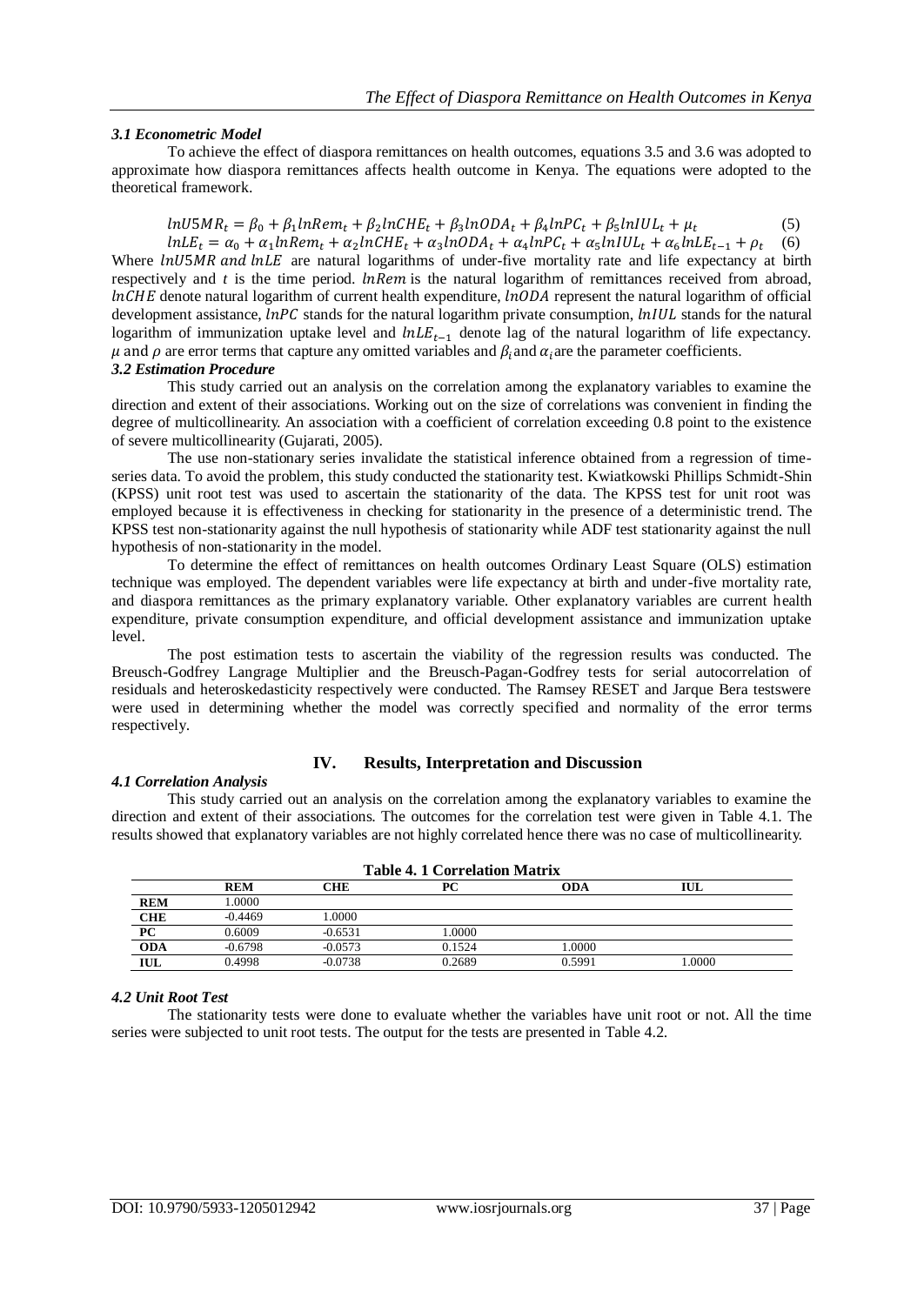| Table 4.2 Unit Root Test        |           |                         |            |  |  |  |
|---------------------------------|-----------|-------------------------|------------|--|--|--|
|                                 |           |                         |            |  |  |  |
|                                 | Intercept | <b>Intercept +Trend</b> |            |  |  |  |
| <b>Time Series Variable</b>     |           |                         | Conclusion |  |  |  |
| Under-five Mortality rate       | 0.557840  | 0.169791                | Stationary |  |  |  |
| Life Expectation at Birth       | 0.278952  | 0.17475                 | Stationary |  |  |  |
| Diaspora remittance             | 0.541233  | 0.173882                | Stationary |  |  |  |
| Current health expenditure      | 0.596314  | 0.160321                | Stationary |  |  |  |
| Private Consumption Expenditure | 0.65569   | 0.145932                | Stationary |  |  |  |
| Official Development Assistance | 0.311255  | 0.147098                | Stationary |  |  |  |
| Immunization uptake level       | 0.491551  | 0.089477                | Stationary |  |  |  |
| <b>Critical Values at 1%</b>    | 0.739000  | 0.216000                |            |  |  |  |
| <b>Critical Values at 5%</b>    | 0.463000  | 0.146000                |            |  |  |  |
| <b>Critical Values at 10%</b>   | 0.347000  | 0.119000                |            |  |  |  |

| Table 4.2 Unit Root Test |  |  |
|--------------------------|--|--|
|                          |  |  |

The Kwiatkowski Phillips Schmidt-Shin (KPSS) test for unit root was employed because of its effectiveness in checking for stationarity in the presence of a deterministic trend. The null hypothesis under KPSS tests is that the time series is stationary. Based on the results the null hypothesis could not be rejected because the langrage multiplier (LM) statistics were less than the critical values at a 1% level of significance. Since all the time series were found to be stationary under KPSS tests, cointegration analysis on the variables was not conducted. The outcome also supports the choice of traditional OLS estimation technique over other methods.

#### *4.3 Residual Based Tests*

The tests were performed to ascertain the normality of residuals over time to be assured of its constant variance, and to guard against autocorrelations of error term for different years. The outcome of the residuals based tests were displayed in Table 4.3.

| Table 4. I Residual Based Tests Results |                        |                                  |                          |             |  |
|-----------------------------------------|------------------------|----------------------------------|--------------------------|-------------|--|
| Dependent Variable                      |                        | <b>Under-five Mortality Rate</b> | Life Expectancy at Birth |             |  |
| Type of Test                            | <b>Test Statistics</b> | Probability                      | <b>Test Statistics</b>   | Probability |  |
| Jarque-Bera                             | 0.24996                | 0.8825                           | 0.63206                  | 0.7290      |  |
| Breusch-Godfrey                         | 0.2874                 | 0.2332                           | 0.1041                   | 0.0663      |  |
| Breusch-Pagan-Godfrey                   | 0.7721                 | 0.5779                           | 0.3837                   | 0.8827      |  |

# **Table 4. 1 Residual Based Tests Results**

The normality property was ascertained using the Jarque-Bera statistic from the histogram-normality test. The null hypothesis of the Jarque-Bera test is that the regression residuals follow a normal distribution. The null hypothesis could not be rejected at 5 percent because the probabilities of the two models were more than 0.05 and therefore an indication that the residuals from the regressions were normally distributed. The normality of regressions' residuals implies that regressions' coefficients are also normally distributed since the linear combination of normally distributed variables yields a normal distribution (Green, 2008).

The autocorrelation test was conducted to guarantee the attainment of optimal estimates from the regression analysis. From Table 4.4 and Table 4.5, the Durbin Watson statistic was 1.496 and 1.421 respectively. Since Durbin Watson statistic is challenging to construe, the Breusch- Godfrey langrage multiplier test for autocorrelation was used. The null hypothesis for the Breush-Godfrey test is that there is no autocorrelation and from Table 4.3 the null hypothesis could not be rejected for both models because the probabilities of chi-square were more than 5 percent.

The Breusch-Pagan-Godfrey test for heteroskedasticity was carried out to check on the property of constant variance among the residuals over time under study. The test's null hypothesis is that the residuals have constant variance. The null hypothesis could not be rejected because the probabilities of the F-statistics for the two models are more than 5 percent hence signifying the presence of homoscedasticity in both models.

#### *4.4 Model specification*

To detect the misspecification error in the model of omitted variables, the Ramsey RESET test was applied. The Ramsey RESET test tests for the omitted variable, incorrect functional form, and econometric association amongst the explanatory and the residuals (Ramsey, 1969). Under those errors, least-square estimates will be biased and inconsistent thereby invalidating the inference procedures. The Ramsey RESET test tests for the null hypothesis of no omitted variable. Table 4.4 and Table 4.5 indicates that the null hypothesis could not be rejected at 5 percent. This is because the p-values of the F-statistics were greater than 0.05 for the two models.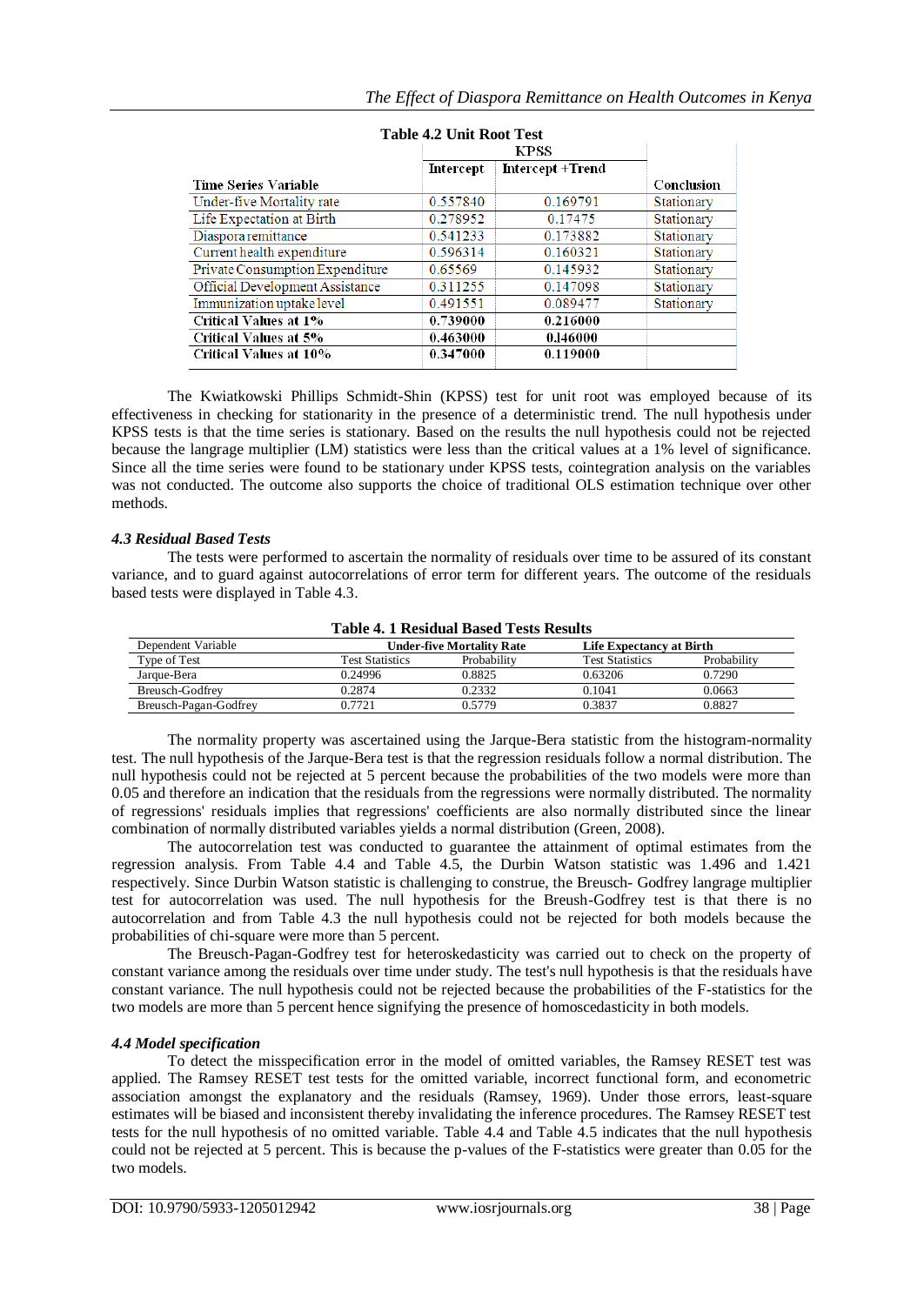|                                             | Tubic 416 Immine (Theodor Test Imsura (1900 Or Testin as Dependent (Minute) |        |             |
|---------------------------------------------|-----------------------------------------------------------------------------|--------|-------------|
| <b>Ramsey RESET Test</b>                    |                                                                             |        |             |
| Omitted Variables: Squares of fitted values |                                                                             |        |             |
|                                             | Specification: LNU5MR C LNREM LNCHE LNPC LNODA LNIUL                        |        |             |
|                                             | Value                                                                       | Df     | Probability |
|                                             |                                                                             |        |             |
| t-statistics                                | 1.143501                                                                    | 27     | 0.2629      |
| F-statistics                                | 1.307594                                                                    | (1.27) | 0.2629      |
| Likelihood ratio                            | 1.607970                                                                    |        | 0.2048      |

#### **Table 4.4. Ramsey RESET Test Results (LOG OF U5MR as Dependent Variable)**

# **Table 4.5. Ramsey RESET Test Results (LOG OF LE as Dependent variable)**

Ramsey RESET Test Omitted Variables: Squares of fitted values

Specification: LNDC LNODA LNULL LNLE(-1)

|                      | SDECINGATON, LIVELY C LIVINEM ENCHE LIVEC LIVODA LIVIOL LIVELY -1 I |          |             |  |  |
|----------------------|---------------------------------------------------------------------|----------|-------------|--|--|
|                      | Value                                                               | Df       | Probability |  |  |
| t-statistics         | 9.805624                                                            | <u>_</u> | 0.4281      |  |  |
| <b>F</b> -statistics | 0.649030                                                            | 1.25     | 0.4281      |  |  |
| Likelihood ratio     | 0.845787                                                            |          | 0.3577      |  |  |

#### *4.5 Effects of Diaspora Remittances on Under-Five Mortality Rate in Kenya*

The results of the regression analysis when log of the under-five mortality rate was regressed against the log of diaspora remittances, the log of current health expenditure, the log of private consumption expenditure, the log of official development assistance and log of immunization uptake level is shown in Table 4.6.

|                             | Table 4. o Effects of Diaspora Remittances on the Under-Five Mortality Rate. |            |                              |        |  |  |
|-----------------------------|------------------------------------------------------------------------------|------------|------------------------------|--------|--|--|
|                             | Dependent Variable: Log of Under-five Mortality Rate                         |            |                              |        |  |  |
| Method: Least Squares       |                                                                              |            |                              |        |  |  |
| Included Observations: 34   |                                                                              |            |                              |        |  |  |
| Variables                   | Coefficient                                                                  | Std. Error | t-Statistics                 | Prob.  |  |  |
| <sup>-</sup> C              | $7.2712***$                                                                  | 1.6841     | 4.3173                       | 0.0002 |  |  |
| <b>LNREM</b>                | $-0.1053***$                                                                 | 0.0246     | $-4.2835$                    | 0.0002 |  |  |
| <b>LNCHE</b>                | 0.0666                                                                       | 0.0611     | 1.0909                       | 0.2846 |  |  |
| <b>LNPC</b>                 | $-1.0583***$                                                                 | 0.3369     | $-3.1411$                    | 0.0040 |  |  |
| <b>LNODA</b>                | $-0.4745***$                                                                 | 0.0556     | $-8.5321$                    | 0.0000 |  |  |
| LNIUL                       | $1.1361***$                                                                  | 0.3506     | 3.2409                       | 0.0031 |  |  |
| R-Squared: 0.89732          |                                                                              |            | Durbin-Watson Stat.:1.4964   |        |  |  |
| Adjusted R-Squared: 0.87899 |                                                                              |            |                              |        |  |  |
| F-statistics:48.9393        |                                                                              |            | Prob. (F-statistics): 0.0000 |        |  |  |

# **Table 4. 6 Effects of Diaspora Remittances on the Under-Five Mortality Rate.**

*Note: \*\*\* Shows that the coefficient is statistically significant at 1%, \*\* Shows that the coefficient is statistically significant at 5%, \* Shows that the coefficient is statistically significant at 10%.*

The F-statistics from the Table 4.6 is statistically significant at 1 percent. This demonstrates that the variation in the under-five mortality rate is jointly explained by variations in explanatory variables.

The coefficient of the log of diaspora remittances was found to be negative and strongly significant. It implies that with an increase in diaspora remittances under-five mortality rate will decline holding other factors constant. Diaspora remittance, eases financial constraints on households enabling them to access proper health care services. Similar findings were reported by Thoumi (2016) and Amega (2018) who found that remittances are significantly connected to a decline in the rate of under-five mortality. The results suggest that diaspora transfers have a vital role in Kenya's health sector. The reduced U5MR will aid the country in improving the stock of human capital and the market for goods and services due to an increase in population.

Log of official development assistance was found to be negative and statistically significant at 1 percent. This implies that when other factors are held constant, a 10 percentage point growth of log of official development assistance would results in a 4.745 percentage point decline in the log of under-five mortality rate. ODA that is channelled toward health-related activities helps relax resource constraints in the health sector and improve health service delivery. The findings is in tandem with the results of Burfeind (2014) and Negeri and Halemariam (2016) who found that an increase in development assistance saves the lives of the under-five population. The finding is contrary to the assertion that development assistance is ineffective in increasing overall health (Wilson, 2011).

The coefficient of the log of immunization uptake level was 1.136 meaning that holding other variables constant; a 10 percentage point increase in log of immunization uptake level would lead to an 11.36 percentage point increase in the log of the rate under-five mortality. The result is due to existence in variation in immunization uptake across regions in the country. Even though the country registered an average immunization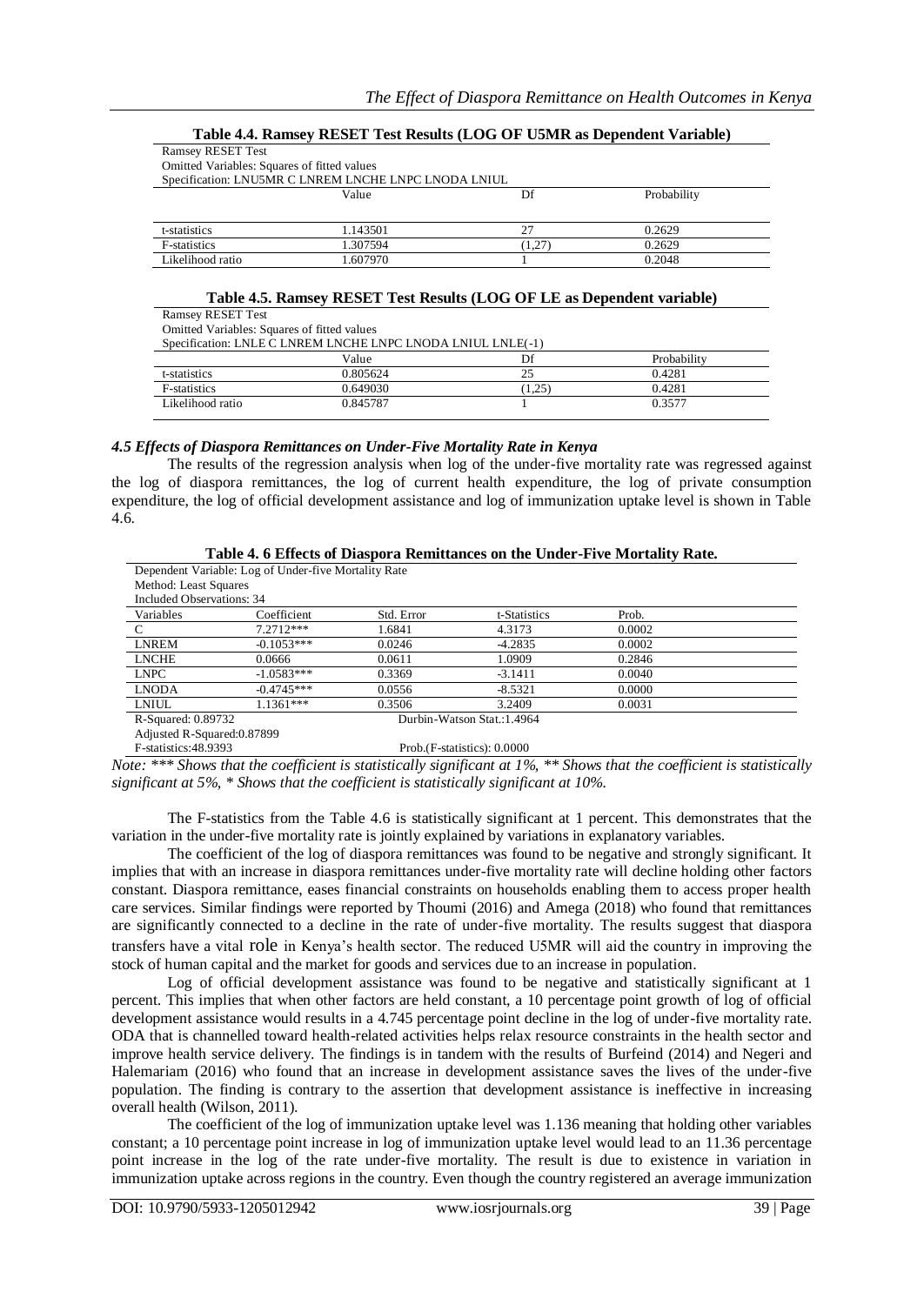uptake level of over 80 percent, there exist disparities in vaccination uptake by county and across rural and urban areas (KDHS, 2014; Wanjala and Kioko, 2014). The finding contradicts the findings of Breiman and Streatfield (2004) who found that immunization uptake level substantially reduces mortality among children due to actual protection against diseases.

The coefficient of the log of private consumption expenditure was found to be negative and statistically significant at 1 percent. A growth in private consumption expenditure would lead to a decline in the rate of under-five mortality when all other factors are held constant. The results indicate that private consumption expenditure determines the rate of under-five mortality in Kenya. Traditionally, the amount of wealth directly affects the level of private consumption. The observation is due to better welfare associated with an increase in individuals' level of income in Kenya. As shown by Grossman (1972) income level determines the level of health.

#### *4.6 Effects of Diaspora Remittances on Life Expectancy at Birth*

The result of the analysis on the effect of diaspora remittances on life expectancy at birth is given by Table 4.7.

| Table 4. TEHECUS OF DIASPOLA REHIIGANCES ON LIFE EXPECIANCY At DITUL |              |                              |              |        |  |
|----------------------------------------------------------------------|--------------|------------------------------|--------------|--------|--|
| Dependent Variable: Log of Life Expectancy at Birth                  |              |                              |              |        |  |
| Method: Least Squares                                                |              |                              |              |        |  |
| Included Observations: 33 after adjustments                          |              |                              |              |        |  |
| Variables                                                            | Coefficient  | Std. Error                   | t-Statistics | Prob.  |  |
| C                                                                    | $0.6321***$  | 0.1876                       | 3.3695       | 0.0024 |  |
| <b>LNREM</b>                                                         | $0.0041**$   | 0.0017                       | 2.3527       | 0.0265 |  |
| <b>LNCHE</b>                                                         | $-0.0046$    | 0.0038                       | $-1.1905$    | 0.2446 |  |
| <b>LNPC</b>                                                          | 0.0130       | 0.0215                       | 0.6049       | 0.5505 |  |
| <b>LNODA</b>                                                         | $0.0291***$  | 0.0050                       | 5.7835       | 0.0000 |  |
| LNIUL                                                                | $-0.0769***$ | 0.0225                       | $-3.4141$    | 0.0021 |  |
| $LNLE(-1)$                                                           | $0.8758***$  | 0.0389                       | 22.5044      | 0.0000 |  |
| R-Squared: 0.9918                                                    |              | Durbin-Watson Stat.:1.4210   |              |        |  |
| Adjusted R-Squared: 0.9899                                           |              |                              |              |        |  |
| F-statistics: 525.0322                                               |              | Prob. (F-statistics): 0.0000 |              |        |  |

**Table 4. 7 Effects of Diaspora Remittances on Life Expectancy at Birth**

*Note: \*\*\* Shows that the coefficient is statistically significant at 1%, \*\* Shows that the coefficient is statistically significant at 5%, \* Shows that the coefficient is statistically significant at 10%.*

From Table 4.7, the F-statistics from the regression results statistically significant at 1 percent meaning the variations in life expectancy at birth in Kenya are jointly explained via the variations in the stated explanatory variables.

The coefficient of the log of diaspora remittances was negative and statistically significant at 5 percent. The increase in the log of diaspora remittances by 10 percentage points will lead to an increase in the log of LE by 0.041 percentage point ceteris peribus. The result suggests that the amount of diaspora remittances determine the years of life expectancy in Kenya. This is due to financial gains to households which may enable them to acquire timely health care services. The findings support the results of Amega (2018) and Uzochukwu and Chukwunonso (2014) who found that diaspora remittances significantly improve overall life expectancy in Sub-Saharan Africa.

The coefficient of the log of official development assistance was found to be 0.02905. The coefficient was statistically significant at 5 percent. When all other factors remain unchanged, an increase in 10 percentage points in the log of official development assistance will increase the log of life expectancy at birth by 0.2905 percentage points. The finding showed that ODA determines the length of life in Kenya by breaking the poverty trap and propelling the nation into an era of the development cycle (Sachs et al., 2004). The results support the finding of Bendavid and Bhattacharya (2016) who found that official assistance toward health improves life expectancy in 140 aid-recipient countries.

The coefficient of the log of immunization uptake level was found to be -0.076872 with a probability value of 0.0021 indicating that it is statistically significant. The rise in the log of immunization uptake level by 10 percentage points when other variables remain constant will result in a decline in the log of LE by 0.76872 percentage points. The result suggests that the immunization uptake level is a determinant of years of LE in Kenya. This can be attributed to existence in variation in immunization uptake levels across regions in the country. There is enormous disparities in vaccination uptake by county, from 36 percent uptake in West Pokot to over 95% uptake in Nyamira, Nandi, Kiambu, Kirinyaga, and Tharaka-Nithi (Kenya Demographic and Health Survey, 2014). Moreover, the rural areas which form a huge part of the country had an average of 77 percent immunization uptake compare to 83 percent in urban areas. Contrary results were found by Agheli and Emamgholipour (2015) that immunization directly affects LE by reducing the burden of infectious diseases.

At 5 percent level of significant, the coefficient of a year lag of log of life expectancy at birth was found to be statistically significant. The coefficient was valued at 0.8758. This implies that a 10 percentage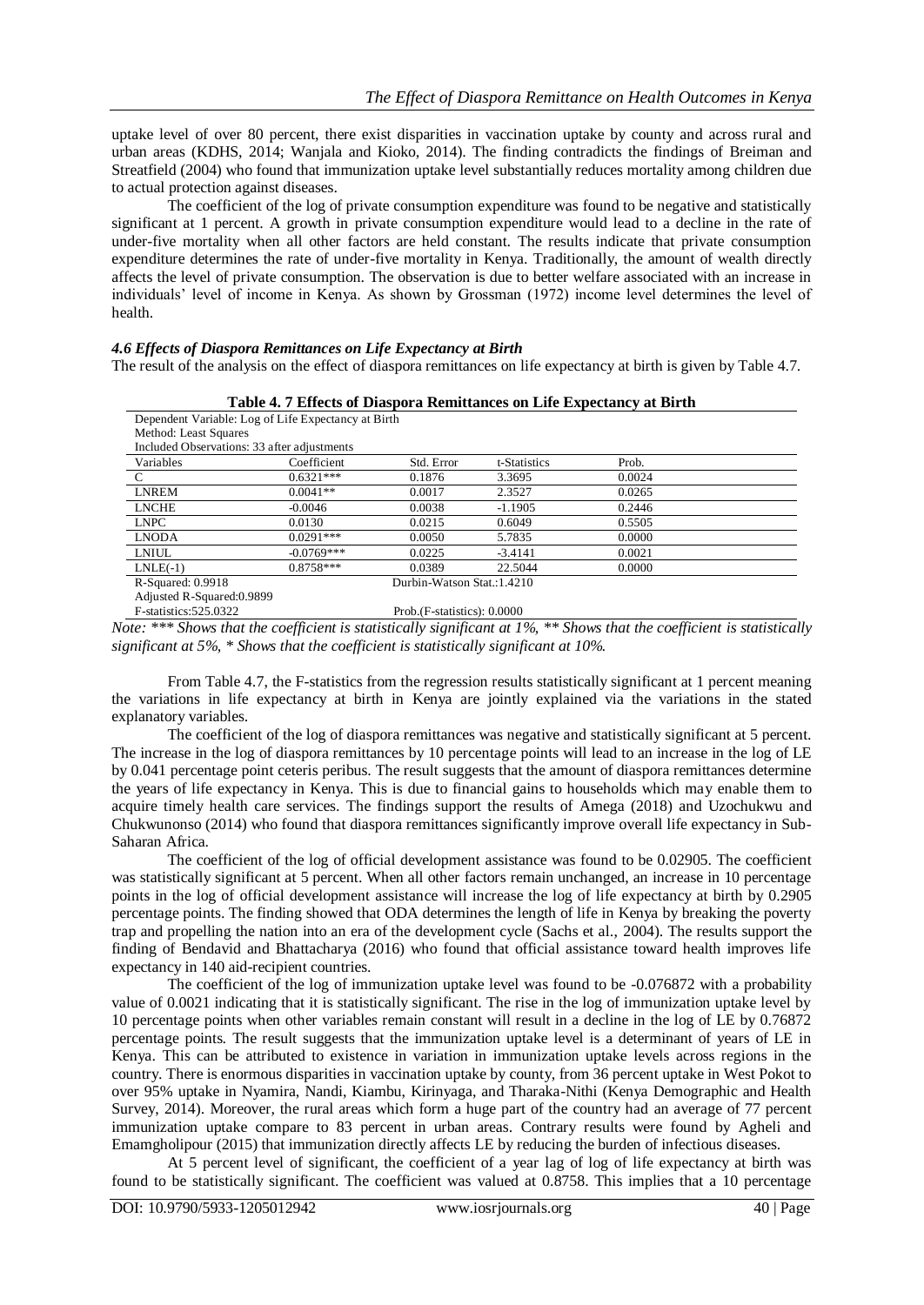point rise in a year lag of log of life expectancy at birth will contribute to an 8.758 percentage point growth in the log of life expectancy at birth given that other explanatory variables remain constant. Therefore, previously attained years of life expectancy at birth determine its current value.

#### **V. Conclusion and Recommendation**

This paper was conducted to determine the effect of diaspora remittances on health outcomes in Kenya. This study revealed that the diaspora remittances led to a decline in mortality among children aged five years and below, and it also raised the overall life expectancy at birth. This could be due to improved welfare associated with the receipt of diaspora remittances.

This study recommend that the government in collaboration with financial institutions should guarantee cheap, efficient, and safe remittance of employee compensation from abroad. Transfer of diaspora remittance should attract low charges, include lesser requirements and reach intended beneficiary safely. The government should also put in place measures to attract inflow of official development assistance. One way is improvement in management of ODA fund through better commitment to projects supported by the fund. Additionally, concerned ministries and state departments spearheading implementation of ODA projects need to be free from political interference to realize efficiency in utilization.

Moreover, this paper recommend that the government should readjust immunization programmes with the aim of raising the immunization coverage in susceptible areas. The Ministry of Health should map out such areas and initiate sustainable awareness campaign on importance of immunization to the society within those jurisdictions. Lastly, this study suggest that both national and county governments through their respective departments of economic planning should pursue policies that encourage an increase in the private consumption in the country. One of the ways to achieve this is by increasing government expenditure on domestic goods and services to accelerate labour supply in the country. The higher the government expenditure on domestic products the higher the aggregate demand hence firms will need to hire more workers to meet the excess aggregate demand. Given strong complementarity between employment and private consumption, private consumption will eventually increase.

#### **References**

- [1]. Acaroğlu, H., & Ada, A. A. (2014). The Relation between Human Capital and Economic Growth in MENA Countries. *Journal of Public Administration and Governance*, 205-216.
- [2]. Agheli, L., & Emamgholipour, S. (2015). Determinant of Life Expectancy at Birth in Iran: A Modified Grossman Health Production Function. *European Online Journal of Natural and Social Sciences*, 427-437.
- [3]. Amega, K. (2018). *Remittances, education and health in Sub-Saharan Africa*. Cogent Economics and Finance. [4]. Anangwe, A. (2008). Health Sector Reforms in Kenya. *Governing Health Systems in Africa*, 44-59.
- [4]. Anangwe, A. (2008). Health Sector Reforms in Kenya. *Governing Health Systems in Africa*, 44-59.
- [5]. Bendavid, E., & Bhattacharya, J. (2016). *The Relationship of Health Aid to Population Health Improvements.* The National Centre for Biotechnology Information.
- [6]. Bloom, D., & Canning, D. (2000). The Health and Wealth of Nations. *Science*, 1207-1208. [7]. Bloom, D., & Canning, D. (2008). Population Health and Economic Growth. *Commission on Growth and Development, Working Paper No. 24*, 1-25.
- [8]. Böhme, M., Persian, R., & Tobias, S. (2013). Alone but better off? Adult child migration and health of elderly parents in Moldova. *Kiel Working Paper, No. 1876*.
- [9]. Breiman, R., & Streatfield, P. (2004). *Effect of infant immunisation on childhood mortality in rural Bangladesh: analysis of health and demographic surveillance data.* THE LANCET.
- [10]. Burfeind, L. (2014). The Effects of Foreign Aid for Health on Health Outcomes in Developing Countries. *Electronic Theses and Dissertations.100*.
- [11]. De, P. K., & Ratha, D. (2012). Impact of Remittances on Household Income, Asset and Human Capital: Evidence from Sri Lanka © World Bank. *Migration and Development*, 5-43.
- [12]. Greene, W. (2012). *Econometrics Analysis* (7th ed.). Prentice Hall: Pearson Education.
- [13]. Grossman, M. (1972). On the Concept of Health Capital. *The Journal of Political Economy*, 224-225.
- [14]. Gujarati, D. (2005). *Basic Econometrics.* New York: The McGraw-Hill Companies.
- [15]. Hildebrandt, N., & McKenzie, D. J. (2005). The Effects of Migration on Child Health in Mexico. *World Bank Policy Research Working Paper 3573*.
- [16]. Kanaiaupuni, S. M., & Donato, K. M. (1999, Aug). Migradollars and Mortality: The Effects of Migration on Infant Survival in Mexico. *Demography, 36*, 339-353.
- [17]. Keasts, E. C, Macharia, W., Singh N. S, *et. al.* (2018). Accelerating Kenya's progress to 2030: understanding the determinants of under-five mortality from 1990 to 2015. *BMJ Glob Health*
- [18]. Kenya National Bureau of Statistics. (2018). *Basic Report Based on 2015/2016 Kenya Integrated Household Budget Survey.* Nairobi: KNBS.
- [19]. Kimalu, P. K., Mburu, T. K., & Mwabu, G. (2013). *Household Health Expenditure and Health Outcomes in Kenya.* Retrieved June 14, 2019, from https://ir-library.ku.ac.ke/handle/123456789/7471
- [20]. Kyalo, K. M., Korir, J., & Wainaina, M. C. (2013). *Public Health Expenditure and Health Outcomes in Kenya.* Retrieved 05 13, 2019, from https://ir-library.ku.ac.ke/handle/123456789/9231?show=full
- [21]. Lu, Y. (2013). Household Migration, Remittances, and Their Impact on Health in Indonesia. *International Migration, 51*, 202-215.
- [22]. Malit, F., & Youha, A. A. (2016). Kenyan Migration to the Gulf Countries: Balancing Economic Interests and Worker Protection. *Migration Policy Institute*.
- [23]. Murunga, J., Mogeni, E. G., & Kimolo, D. N. (2019). Public Health Spending and Health Outcomes in Kenya. *European Scientific Journal*, 125-138.